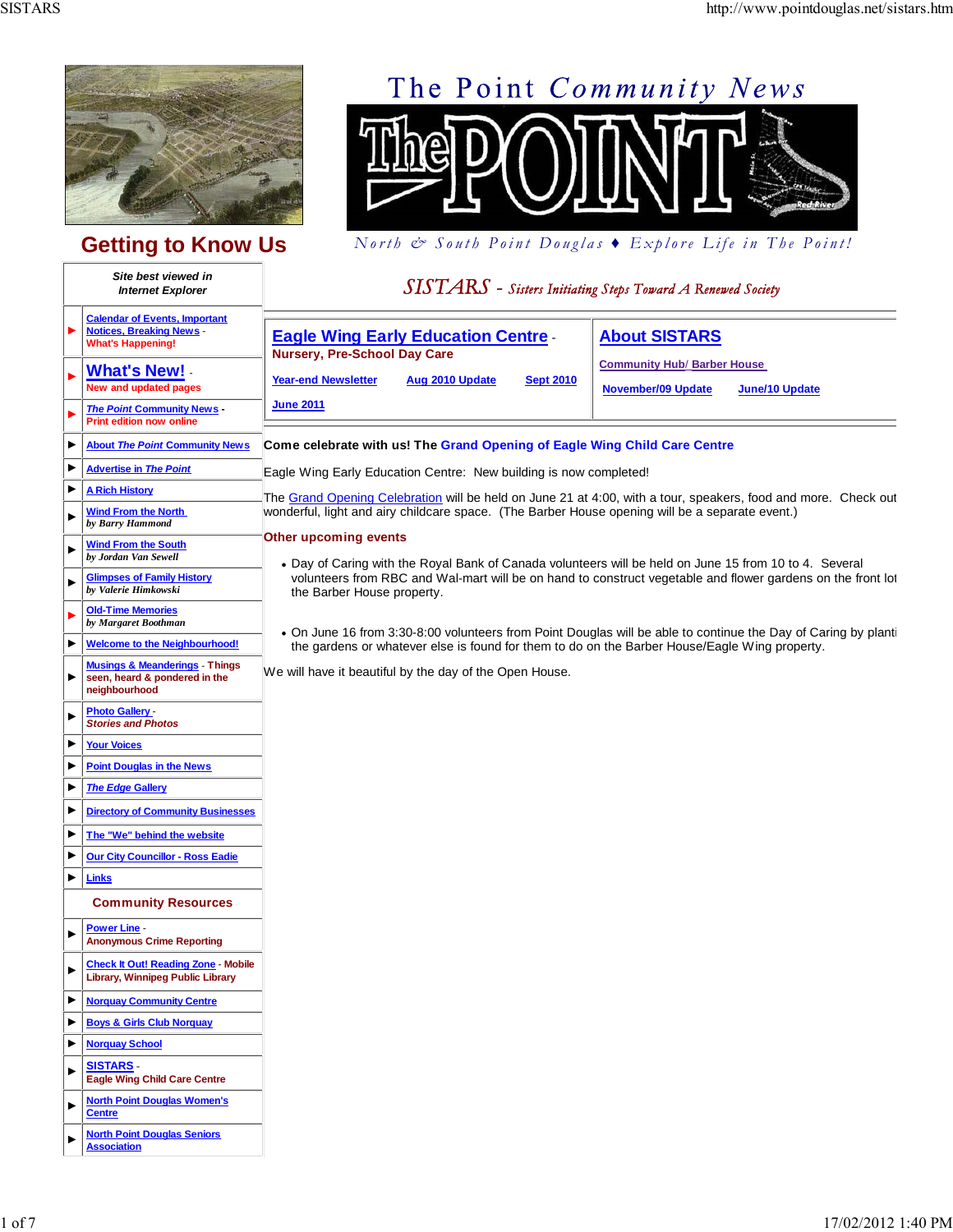|                                 | <b>Greater PD Community Resource</b><br><b>Guide</b>                                 |  |  |  |  |  |
|---------------------------------|--------------------------------------------------------------------------------------|--|--|--|--|--|
|                                 | <b>Employment &amp; Training</b><br><b>Opportunities</b>                             |  |  |  |  |  |
| ▶                               | <b>North End Wellness Centre</b>                                                     |  |  |  |  |  |
| ь                               | <b>Point Douglas Residents Committee</b>                                             |  |  |  |  |  |
| ▶                               | <b>The Bike Dump</b>                                                                 |  |  |  |  |  |
|                                 | <b>FACT Coalition</b><br><b>(Families and Communities</b><br><b>Together)</b>        |  |  |  |  |  |
| ▶                               | <b>Parenting Programs for Fathers</b>                                                |  |  |  |  |  |
|                                 | <b>Organizations Serving Point</b><br><b>Douglas</b>                                 |  |  |  |  |  |
|                                 | <b>North End Food Security Network</b>                                               |  |  |  |  |  |
|                                 | <b>Community Recipes/Store Specials</b>                                              |  |  |  |  |  |
|                                 | <b>Neighbours Helping Neighbours</b><br><b>I Have/I Need</b><br>(Swaps & FREE STUFF) |  |  |  |  |  |
| ▶                               | <b>Safety Matters</b>                                                                |  |  |  |  |  |
|                                 | <b>Legal Help Centre</b>                                                             |  |  |  |  |  |
| ▶                               | Dog Hairs in my Coffee<br>by David Delorme                                           |  |  |  |  |  |
|                                 | Pet Corner - Lost & Found/<br><b>Pet Resources</b>                                   |  |  |  |  |  |
| <b>Housing in Our Community</b> |                                                                                      |  |  |  |  |  |
|                                 | <b>HTI Home Maintenance</b><br><b>Resources/Workshops</b>                            |  |  |  |  |  |
| ▶                               | <b>About the Rental Properties Registry</b>                                          |  |  |  |  |  |
|                                 | <b>Find a Rental Property</b>                                                        |  |  |  |  |  |
|                                 | <b>List a Rental Property</b>                                                        |  |  |  |  |  |
|                                 | <b>Winnipeg Rental Network - free</b><br>city-wide listing service                   |  |  |  |  |  |
|                                 | <b>Resources for Tenants</b>                                                         |  |  |  |  |  |
|                                 | <b>Resources for Landlords/Property</b><br><b>Owners</b>                             |  |  |  |  |  |
| ▶                               | <b>Resources for Home Owners</b>                                                     |  |  |  |  |  |
|                                 | <b>Buying Your Own Home</b>                                                          |  |  |  |  |  |
|                                 | <b>PDRC Housing Committee</b>                                                        |  |  |  |  |  |
|                                 | Feedback                                                                             |  |  |  |  |  |
| ▶                               | <b>View/Submit Comments</b>                                                          |  |  |  |  |  |
|                                 | <b>Join our Mailing List</b>                                                         |  |  |  |  |  |
| ▶                               | <b>Contact Us</b>                                                                    |  |  |  |  |  |
| ▶                               | Home                                                                                 |  |  |  |  |  |
|                                 |                                                                                      |  |  |  |  |  |



You are Invited to Eagle Wing Early Education Centre Opening Celebration June 21, 2011 4:00 p.m. 99 Euclid

Greetings and Thanks, Building Tour, Snacks

Come Celebrate With Us

top

### **\*\*\* Bulletin \*\*\***

**Last updated: Feb 16, 2012** 46098

**Aug 10/10 - Construction is underway on our new daycare building and the Barber House seniors centre!**

**Our progress, in pictures:**

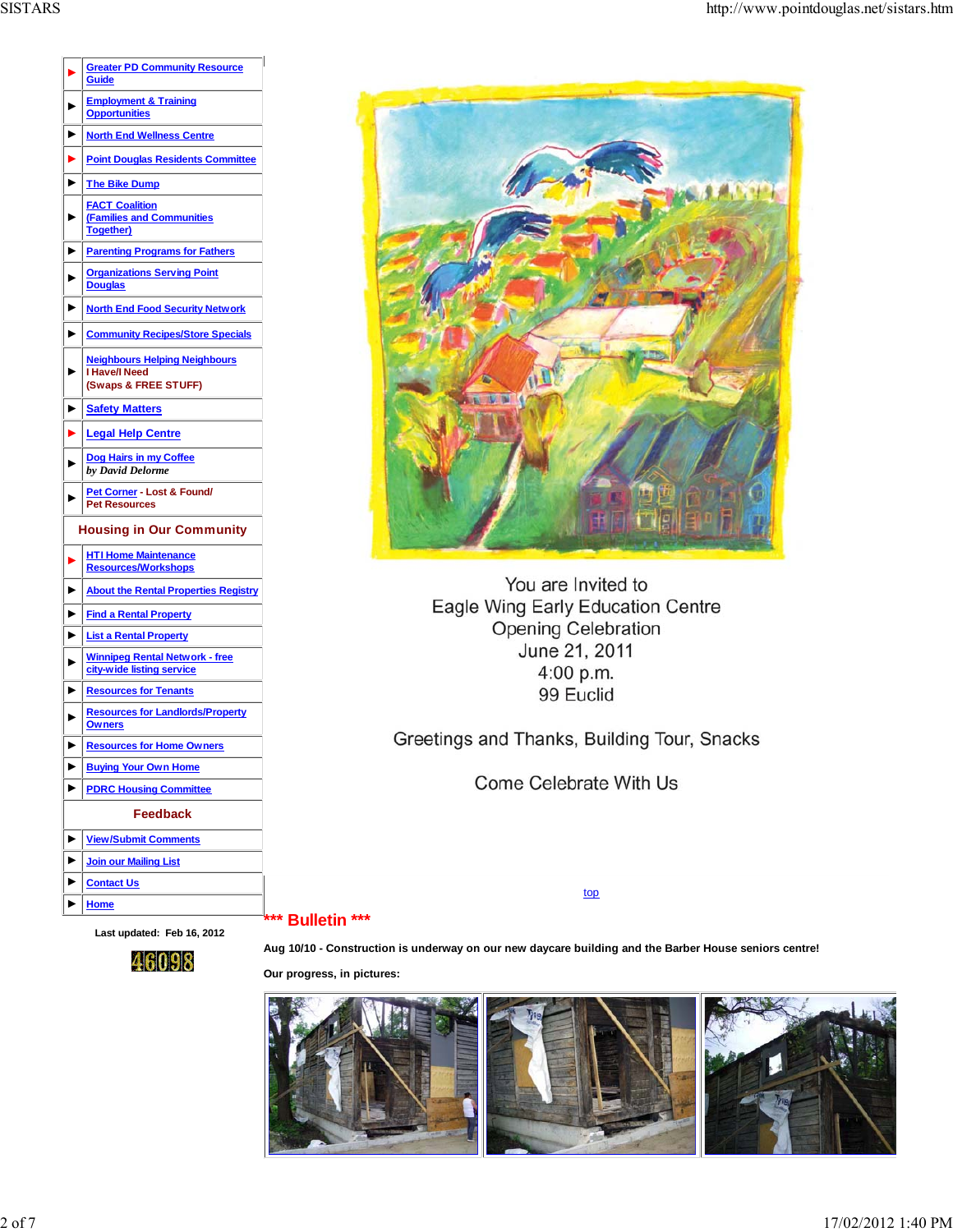

#### **September 2010 Update -**



September 10 was a day for celebration as several supporters of the project came together for t official announcement proclaiming the million dollar grant from the Province of Manitoba.

SISTARS is so thankful to the many people who have support this project over the years, beginning with Christine Melnyk. Christine Melnyk said "yes" to the community based ECE II training program, "yes" to a temporary daycare for the students children, and "yes" to construct of a new daycare to serve Point Douglas and beyond.

Many, many others have lent their invaluable support over the years and we are so very thankfu that we have had two graduating classes from the ECE II program, and are now watching the

construction of our new daycare with great excitement.

Barber House has always been part of the plan, and it hasn't been forgotten. Various groups fund different projects, so the daycare had to be the first priority. Funding applications are ongoing for the Barber House renovations.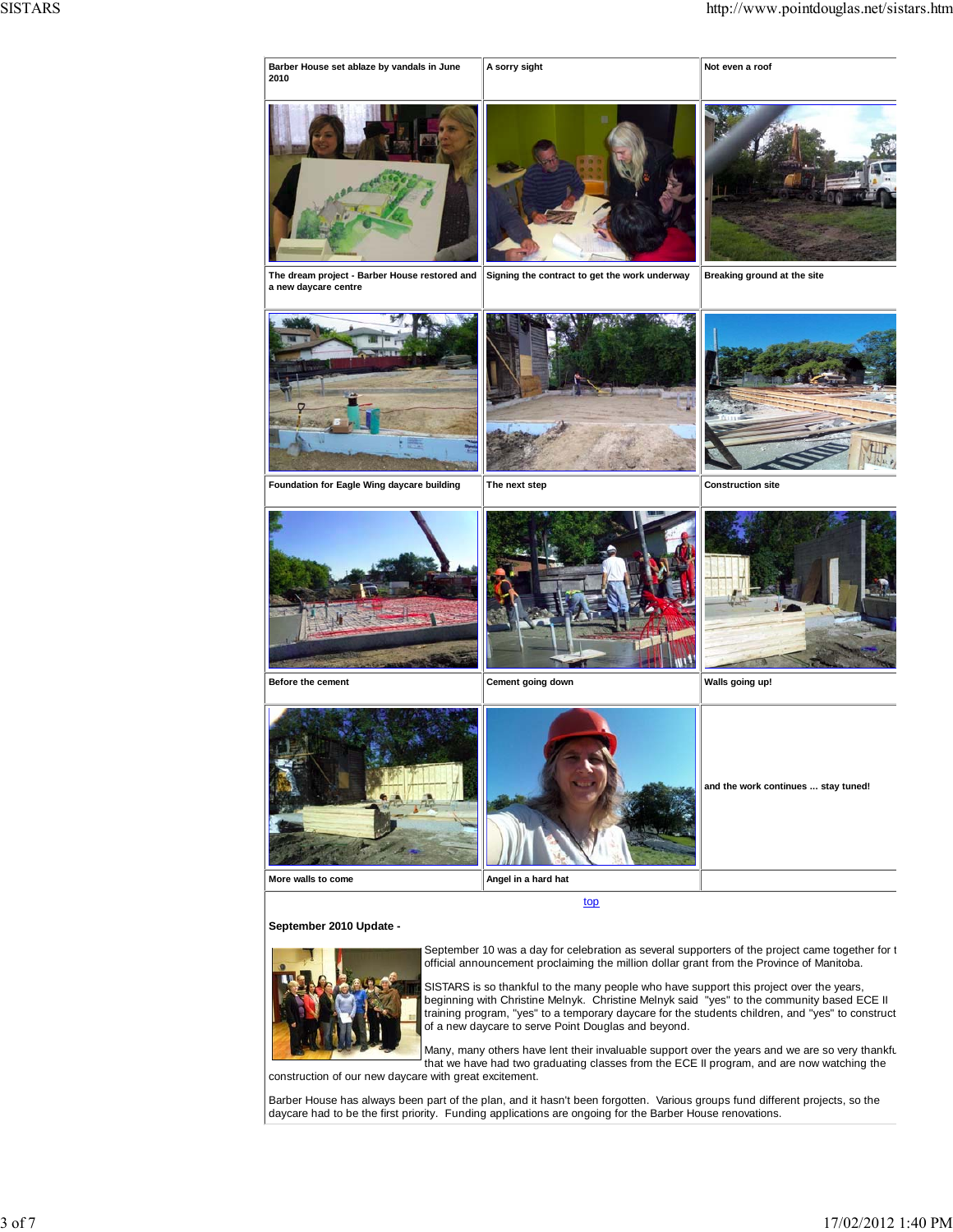

top

**June 10/10:**

**The Phoenix Rises! - Barber House will be Renewed - I think the image of a phoenix rising from the ashes mannel** be a bit overdone (possibly a semi roasted phoenix?)

We in the Point, and particularly the local group SISTARS are not unused to setbacks. The roof of Barber House is literally "toa: and the second floor has been destroyed. However we already knew we had to replace most of the roof and planned to remove second floor. (Read full article)

top

## **SISTARS Vision for Community Hub & Barber House**



## **SISTARS Eagle Wing Childcare Centre**

This is a visual update on what is happening with SISTARS childcare facilities (Eagle Wing Early Education Centre). We are making slow but steady progress; we have really appreciated the support we have had from so many agencies, government departments and individuals.

SISTARS, working with Wins Bridgman Collaborative Architects and funded by many departments and agencies of government now has plans and drawings of how the new childcare at 99 Euclid Avenue will look.

The childcare centre is designed for 44 children; 12 infants and 32 preschool children. There will be one infant room and two preschool rooms. Those children now attending Eagle Wing Childcare in the basement of the Filipino Hall will be moving into t brand new "best practice" childcare building.

The daycare will have an attached "playtrium" which is a combination of a play area and an atrium. This area will also be used a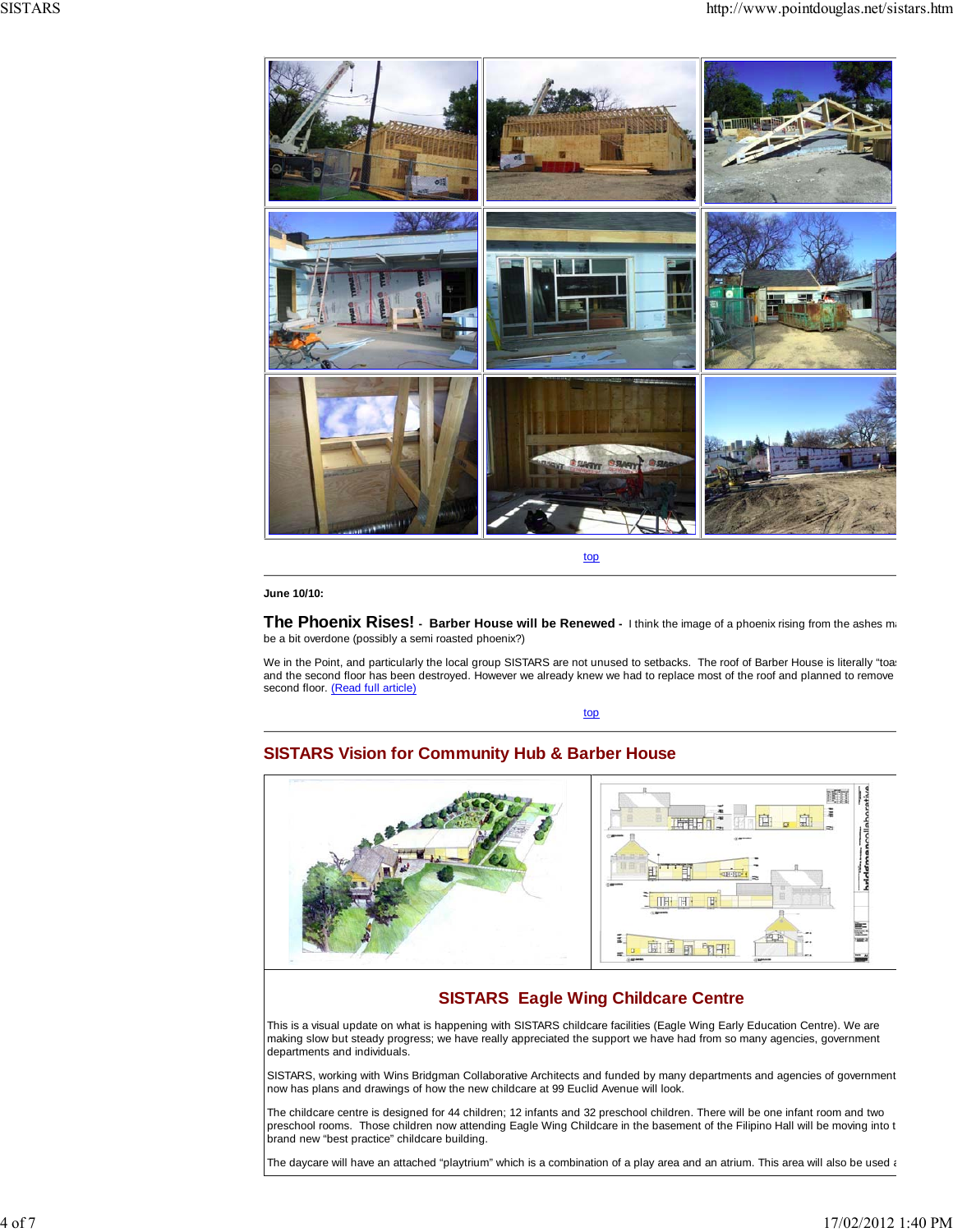community room. It will be attached to a renovated Barber House. The playtrium follows the footstep of the old summer kitchen which used to be part of Barber House.

The hope is that Barber house exterior will be restored as closely as possible to its former glory and proudly takes its place as t gem, the oldest house in Manitoba, in our beautiful historic Point Douglas.

We are planning a very new approach to the playground. We researched a number of childcare playgrounds and found childre responded most enthusiastically to natural playgrounds with trees and pathways, sand piles and planters. We also discovered these are very safe play areas for young children, leading to fewer falls, bruises and breaks. The natural play area brings childr in touch with nature and stimulates more imaginative play.

A newly formed seniors group (North Point Douglas Seniors Association) has approached SISTARS for the privilege of becoming permanent tenants of Barber House. The interior of the old house will be a large open area, suitable for a senior drop-in centre also available for small meetings or receptions for the community.

The board has worked very hard for the last three months with meetings almost every week. It is just amazing the number of details needed to produce a "best practice" childcare. Lines of vision, counter and heights of toilets and sinks, square footage p child which varies according to age of the child; each week the board and our Childcare Director with our patient architects mov walls and doors, windows and toilets, all to produce the best childcare centre possible. Stake holders who are members of government department and agencies also attended these meetings to make sure we got it right. The meetings were often large but rarely too long, thanks to excellent chairing.

We are all very excited as the new building with the attachment to Barber House is so close to the wishes and vision expressed our community during the public consultations several years ago. These hopes and dreams started with a small group of reside to whom we owe thanks. Many past members of SISTARS boards also worked hard to bring us to where we are now; we are pro to count two of the original Sisters of SISTARS still on our present board, Sandy Dzedzora and Angel Peterson.

It is so exciting to see how our dream will look after so many meetings, but the really exciting piece will be when we put the first spade in the ground; which truly should be this spring.

Thank you to all of you have waited patiently while we worked through so many small difficulties.

Thank you also to the wonderful people at Wins Bridgman, especially Marcella who has helped us so very much.

Chris Burrows Secretary SISTARS

top

**SISTARS** - **(S**isters **I**nitiating **S**teps **T**oward **A R**enewed **S**ociety) is a Community Economic Development Co-op that wa founded by a group of inner city women mostly from Point Douglas, for the purpose of removing economic, social and bureaucra barriers to women's self-empowerment. The women saw the need to bring some hope and a future to Point Douglas, which was suffering from urban decay and neglect.

SISTARS membership is open to males or females, but it has been mostly our women who felt that by creating a central "HUB" t could create a centre of energy, which would form a nucleus for the rebirth of Point Douglas.

As is the case with so many grass roots projects, the toll on the participants was enormous; but we honour the efforts of former board members, all volunteers who gave so freely of their time and energy.

SISTARS had a magnificent vision for their HUB. Wins Bridgman was hired to proceed with a visioning and consultation process which included the dreams and wishes of our local community, including the school children. All of this was documented and st exists.

Bringing the HUB to reality proved to be more of a nightmare than a dream. Unsophisticated inner-city women were pitted again the complexity of bureaucracy. The initial vision for the HUB included a daycare that would also double as a training place for loc women to start a future in child care work. The original plan included a community wellness room, a Laundromat, a coffee shop more. There was also a component of SISTARS that hoped to provide affordable housing for residents

SISTARS, working with the Filipino Seniors Centre, has a daycare in the basement of the hall. In the daytime the main hall is a study and lecture hall for Red River students who are taking their early childhood education. Family Services and Housing (FSH have provided support and helped the fledgling daycare grow in a less than perfect environment.

SISTARS faced a number of set-backs with staffing issues and board changes. SISTARS found the business of being landlords difficult and frustrating and they finally sold off their last property to a new home owner in Point Douglas.

After a long and difficult struggle SISTARS is once again working with Wins Bridgeman, although currently our goals are far mor modest. We are building an excellent daycare, with a small community-use room. We are also planning as a second stage to joi the daycare to Barber House, for which we hope to obtain Heritage and Legacy grants to restore it to its former charm.

Barber House is the oldest remaining building in Winnipeg; it will be a brilliant tourist destination. The plan is during the day the children will use the area as a large-muscle activity area; in the evenings the historic old building will be available as a rental for small groups or receptions.

The struggles of Barber House have been an epic of survival. At one point the old home was almost restored due to the unflagg work of many local people. All the love and work that went into the restoration was destroyed by silly vandals who torched the building, but the grand old place was just too tough to burn down.

I think that SISTARS sees the recovery of Barber House as a metaphor for Point Douglas; as Barber House is restored to its old beauty so will our community rebuild itself. What an amazing juxtaposition; the oldest house in Manitoba nurturing the need of o youngest community members.

Chris Burrows

Secretary SISTARS

**To find out how you can support or join SISTARS, contact any of the Board members:**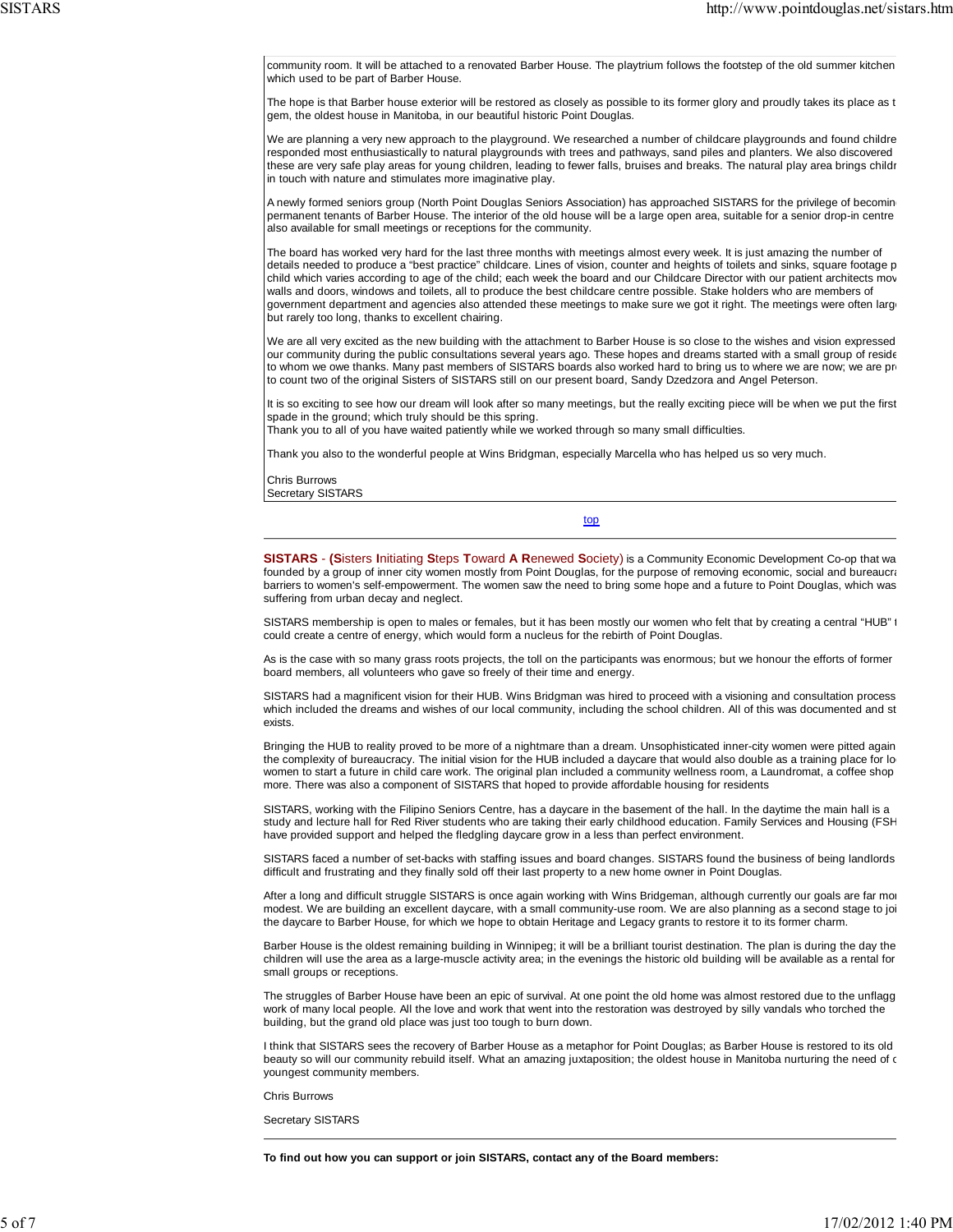Angel Peterson - chair 942-1904 Sandy Dzedzora - co-chair 943-0815 Barb Matheson - treasurer 285-7101 Chris Burrows - secretary 956-4090 Ko'ona Cochrane - Red River College Liaison 586-7122 top

#### **SISTARS STATUS report November 19th. 2009**

The voting members of the board are: Angel Peterson- *chair;* Sandy Dzedzora-*co-chair*; Barb Matheson-*treasurer*; Chris Burrow *secretary*; Ko'ona Cochrane-*Red River College student and rep*.

SISTARS board members despite ill health and/or challenging work schedules are staying the course. The new Eagle Wing Childcare Centre is planned to be part of a complex including the historic old Barber House as a Community Use room.

It was decided by the board to review the two firms that had been involved in designing the new daycare; BIOS, and Wins Bridg Collaborative Architecture. The original community consultations and design were done by Wins Bridgman Collaborative Architecture. Michael Robertson had been the project manager; the remaining members of the earlier board could not understan what had transpired between Wins and Michael and why we were now involved with BIOS.

The board decided to ask each firm for an evening presentation. BIOS and Wins Bridgman Collaborative Architecture both gave thorough, impressive and professional presentations.

The five members of the board later convened to consider, evaluate and decide upon which architectural firm to hire. After some discussion, the general opinion was that the Wins Bridgman Collaborative Architecture design proposal was closer to the wishes the community as expressed in the earlier consultations. We also thought that Wins Bridgman Collaborative Architecture had the most experience and an excellent reputation. Sandy and Angel who were the original board members felt strongly that we shou try to stay true to the community's vision. Eventually we all agreed to come to a consensus and ask Wins Bridgman Collaborativ Architecture to help us build our dream.

One of the pluses of the Wins Bridgeman Collaborative Architecture team was that they offered us a brilliant and charming youn woman, who would literally nursemaid SISTARS through all the bureaucratic difficulties we were about to face.

Without Marcella, I doubt we would have come a quarter of the way that we have come. We have had to work with various agend of government at the Provincial level and the City level.

We now have an agreed upon design and have moved into the interior design drawings. All the funding for the core building is i place

One of the exciting concepts that we are working on is linking Eagle Wing Childcare Centre with the Barber House through a concept called a "playtrium". This will be a play area for large muscle activities for the children, and a community use room.

All of the funders are enthusiastically supportive of the process to this stage. Time line plans indicate we will begin construction coming spring.

The board is focusing on ensuring that this wonderful childcare centre will be built in Point Douglas in the coming year.

We are building a "best practice" childcare centre. Fortunately for the first stage, which is the childcare centre, we have full fund in place, which was needed prior to the City handing the land over to us.

The SISTARS board is extremely grateful and encouraged by the tremendous amount of help and good will that has been exten to them by the many agencies of government involved. We particularly thank our daycare director Crystal Henderson-Thomas fo the practical experience she shared with us all at design meetings.

Chris Burrows, (Secretary) SISTARS

top

## **Eagle Wing Early Education Centre**

**Nursery, Pre-School and School-Age Day Care**

### **END OF YEAR NEWSLETTER!**

Our 2<sup>nd</sup> Holiday Feast was a GREAT SUCCESS because of all the hard work that our volunteers and st put forth. No matter how large or how small your contribution was, we thank you from the bottom of  $\epsilon$ hearts!

Please remember to ensure that your child has a coat, ski pants, boots, mitts and toque to wear outdoor We participate in outdoor play and/or walks up to -24c. It is very important that children get fresh air least once per day if weather permits. The Koats for Kids program phone number is 586-5628.

**VOLUNTEERS:** Our pre-school program has had the pleasure of play time and 'work' time with Brend daughter, Crissy, and Manjeet's daughter, Shubleen. Both girls are currently attending high school a require a certain number of volunteer hours throughout their schooling which must be completed prior graduation in Grade 12. Our children (and staff!) are fortunate enough to have Crissy and Shuble volunteer here when they are able. Crissy and Shubleen will be posting their own 'introduction' in the ne future.